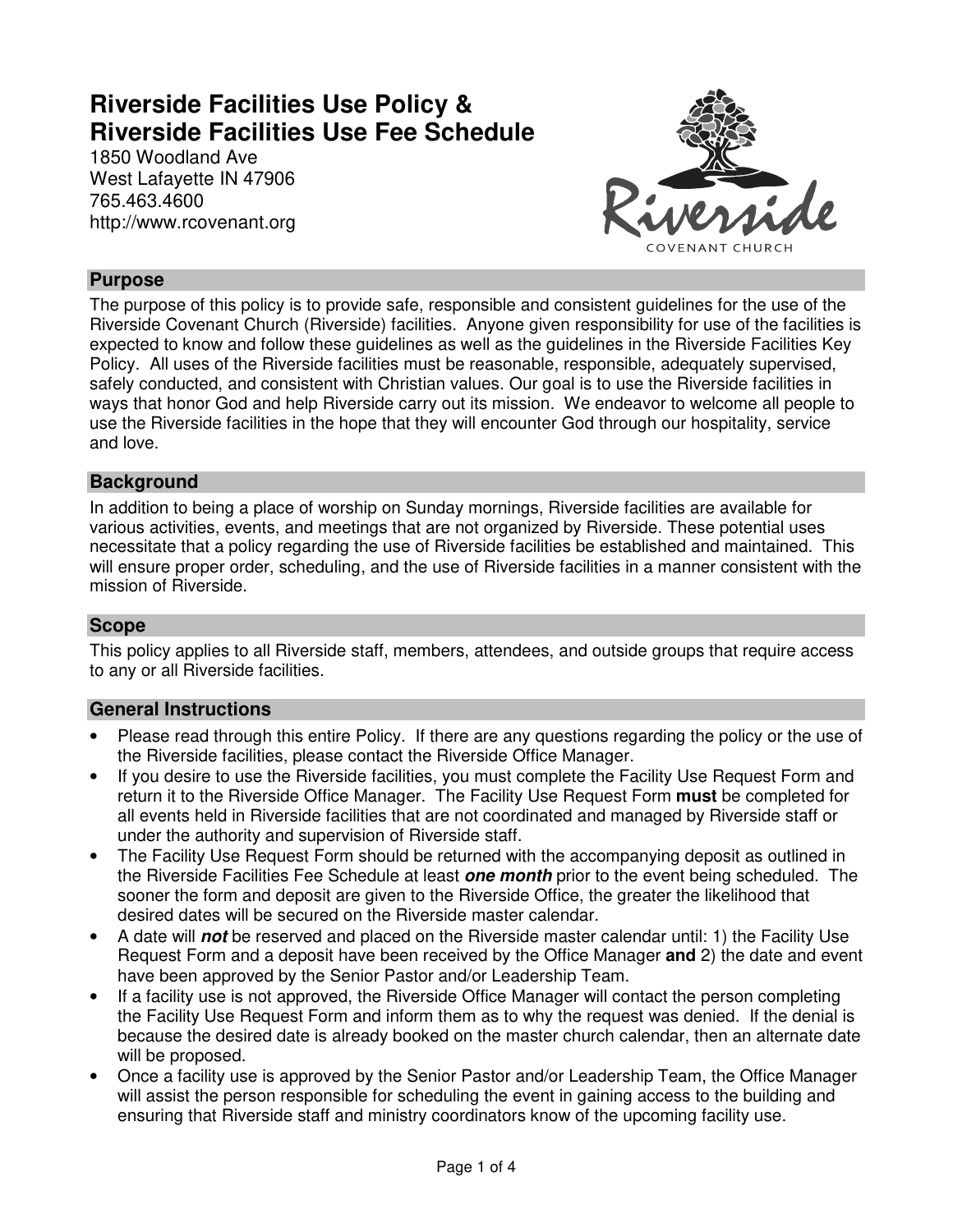- The **entire facility use fee** must be pre-paid to Riverside at least **one week** in advance of the intended use.
- Checks are to be made payable to **Riverside Covenant Church**. The name of the group and/or activity should be indicated on the check.
- A refund of all fees will be granted if the Riverside Office Manager is notified of a facility use cancellation **at least one week** before it was scheduled to occur.

### **Emergency Information**

#### **Key Policy**

Riverside facility access **must** be arranged in advance of facility uses through the Riverside Office Manager according to the Riverside Facilities Key Policy.

#### **Electrical Panels**

Electrical circuit boxes are located in the Utility Room on the lower level of the building.

#### **Water and Natural Gas**

The water supply shutoff is marked and is in the Utility Room on the lower level of the building. The gas shut off is marked and is in the Utility Room on the lower level, as well. If any of these shut-offs are used the Office Manager should be contacted immediately.

#### **Fire Extinguishers and Fire Alarm**

There are three fire extinguishers on the upper level of the Riverside building, one at the front main doors, one at the sanctuary exit, and one at the kitchen exit. There are three fire extinguishers on the lower level of the Riverside building – one at each end of the hallway and one at the exterior door in the Utility Room. Additionally, there are smoke detectors located throughout the Riverside building

# **General Use**

- All requests for facility uses must be submitted to Riverside using the Facility Use Request Form.
- The individual signing as the "Person responsible" on the Facility Use Request Form will be held accountable for any damage to the facilities.
- The individual signing as the "Person responsible" on the Facility Use Request Form **must** provide a Certificate of Liability Insurance (COL)prior to using the facility. If you have homeowners or renters insurance, it may cover your use of the facility automatically. Your insurance agent will be able to assist you in getting the COL.
- Responsible adults must supervise all activities. Activities potentially hazardous to the safety of the individual participants or possibly damaging to the facilities cannot be allowed.
- **Those using the facilities for activities not planned by and for the people of Riverside must hold Riverside and its agents and employees harmless from premises liability**.
- If you will need any portion of the building set up differently from what it normally is on a Sunday morning, it must be noted on the Facility Use Request Form under set-up requested. Facility Manager fees will apply.
- Do not tape, pin or nail any items, including decorations, to painted walls, ceiling or woodwork. It is acceptable to use removable and cleanable Handi-Tak or poster gum.
- Groups using the Riverside facilities are responsible for maintaining and cleaning the facilities when they are finished. The facilities are to be left in as good or better condition, as they were found. A Building Use Checklist will be provided to you by the Office Manager before your event. The deposit will not be returned and an additional fee may be charged for damage or for extra staff needed to clean.
- No alcoholic beverages or smoking is permitted on the church property.
- No product sales or solicitation is permitted on the church property.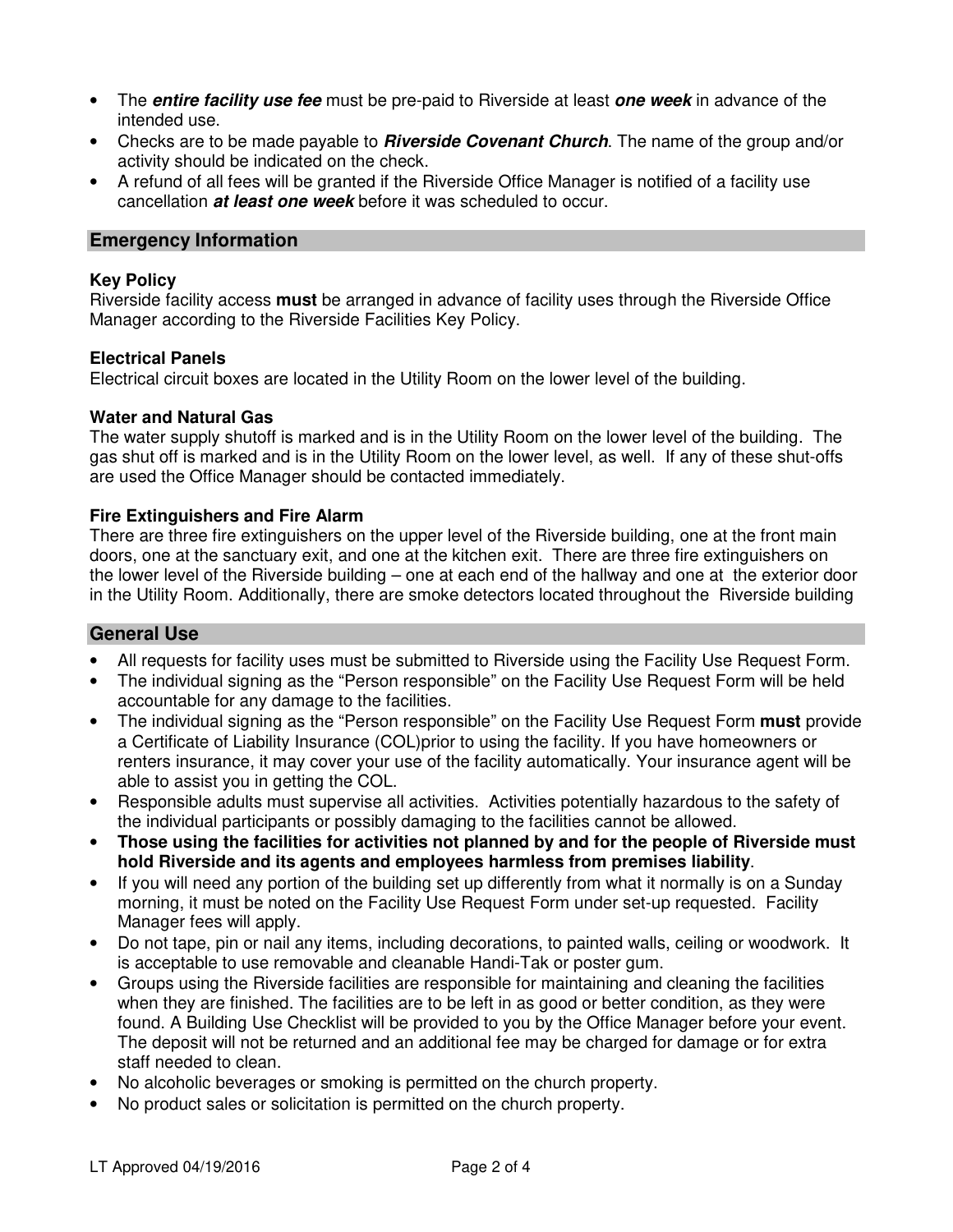• Riverside ministries and activities have precedence when scheduling the use of the facilities. Reasonable efforts will be made to accommodate all facility use requests, but **occasionally Facility Use Requests will be denied due to a Riverside ministry or activity need.**

#### **Equipment**

**Stove, Ovens and Coffee Makers** - Individuals using any of this equipment must be familiar with their operating procedures. The facilities' user must clean each item of equipment at the end of their use. Riverside does not supply coffee or any plastic or paper products for any non-Riverside activity.

**Audio/Visual Equipment –** The audio-visual equipment in the sanctuary and sound booth area may be operated, connected or disconnected **only** by Riverside audio/video technicians **or** by those trained by Riverside technicians. Any intended use of audio/visual equipment should be indicated on the initial Facility Use Request Form.

**Refrigerator and Mini Fridge** – Food may only be stored before an event with prior approval of Riverside and must be clearly marked. After the event, all food must be removed from the kitchen. All existing contents of the refrigerator or mini fridge are for Riverside use only.

### **Nursery and Classroom Use**

The Riverside Nurseries and Classrooms may only be used with prior approval of the Riverside Children's Director. The intended use should be included on the Facility Use Request Form. Contact the Riverside Office Manager for more specific information.

# **White House**

• Follow the "General Use" and "Equipment" policies listed above.